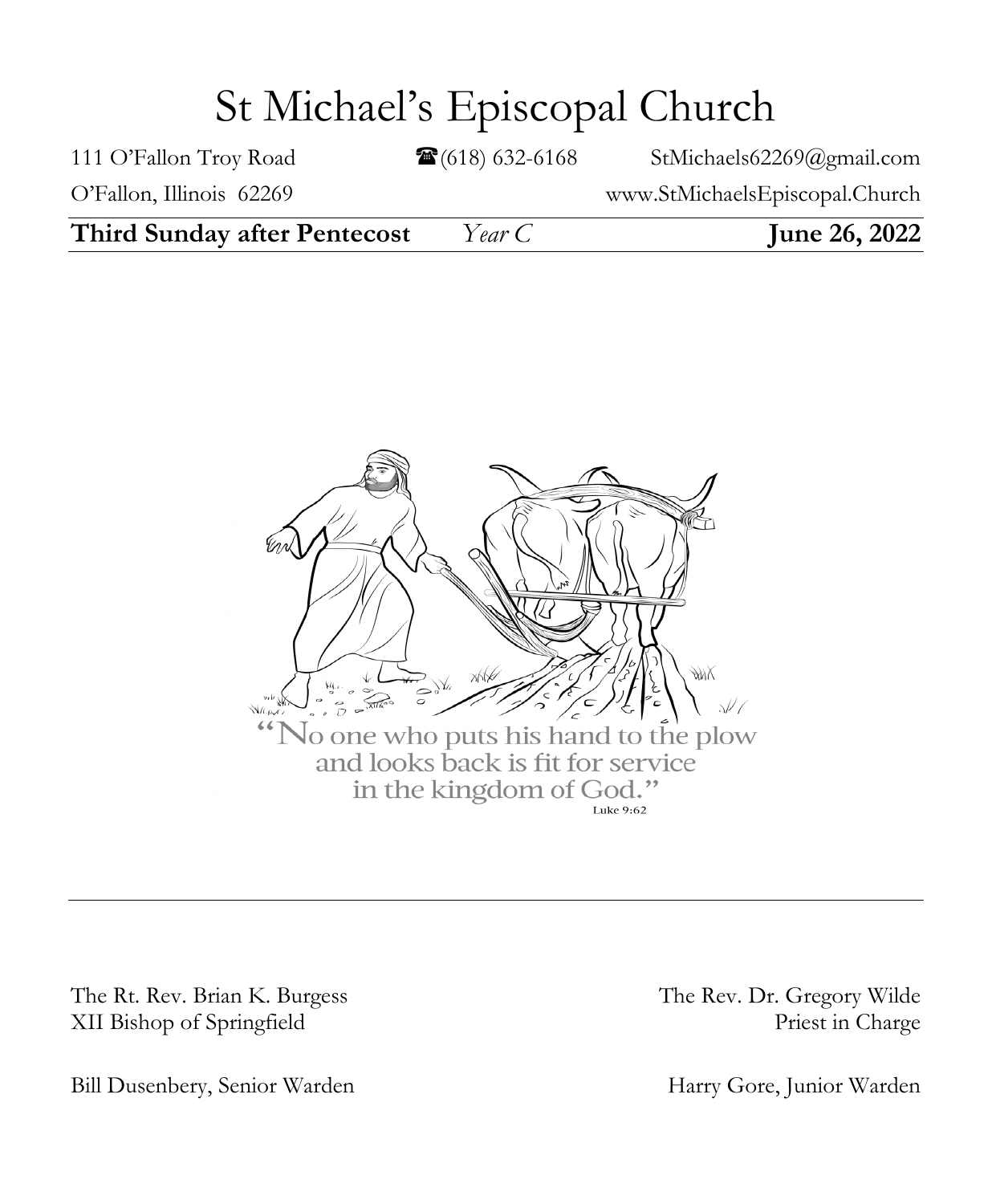# Welcome to St Michael's

Masks and hand sanitizer are available for anyone who wishes to use them.

Our 9:30am service is live streamed on our Facebook page and uploaded to our YouTube channel every Sunday.

The Holy Eucharist:

Rite Two

*YOU CAN USE either the User-friendly Worship Booklet, or The Book of Common Prayer (red or black), both in the pew rack in front of you. Page numbers are indicated below.*

**Organ Prelude** *Trumpet Tune Gilbert Martin*

*All stand when the sacristy bell is rung*

**Entry Hymn** *Christ is Made the Sure Foundation* Hymnal # 518

## **THE WORD OF GOD**

| <b>Opening Acclamation &amp; Collect for Purity</b> |                    | BCP 355 / Bkt 3         |
|-----------------------------------------------------|--------------------|-------------------------|
| Glory to God B                                      | Gloria in Excelsis | Hymnal $\#S280 / Bkt 5$ |
| The Collect of the Day                              |                    |                         |

Almighty God, you have built your Church upon the foundation of the apostles and prophets, Jesus Christ himself being the chief cornerstone: Grant us so to be joined together in unity of spirit by their teaching, that we may be made a holy temple acceptable to you; through Jesus Christ our Lord, who lives and reigns with you and the Holy Spirit, one God, for ever and eve**r**. Amen.

*All sit down after the Collect, through the reading of the 2 nd Lesson.*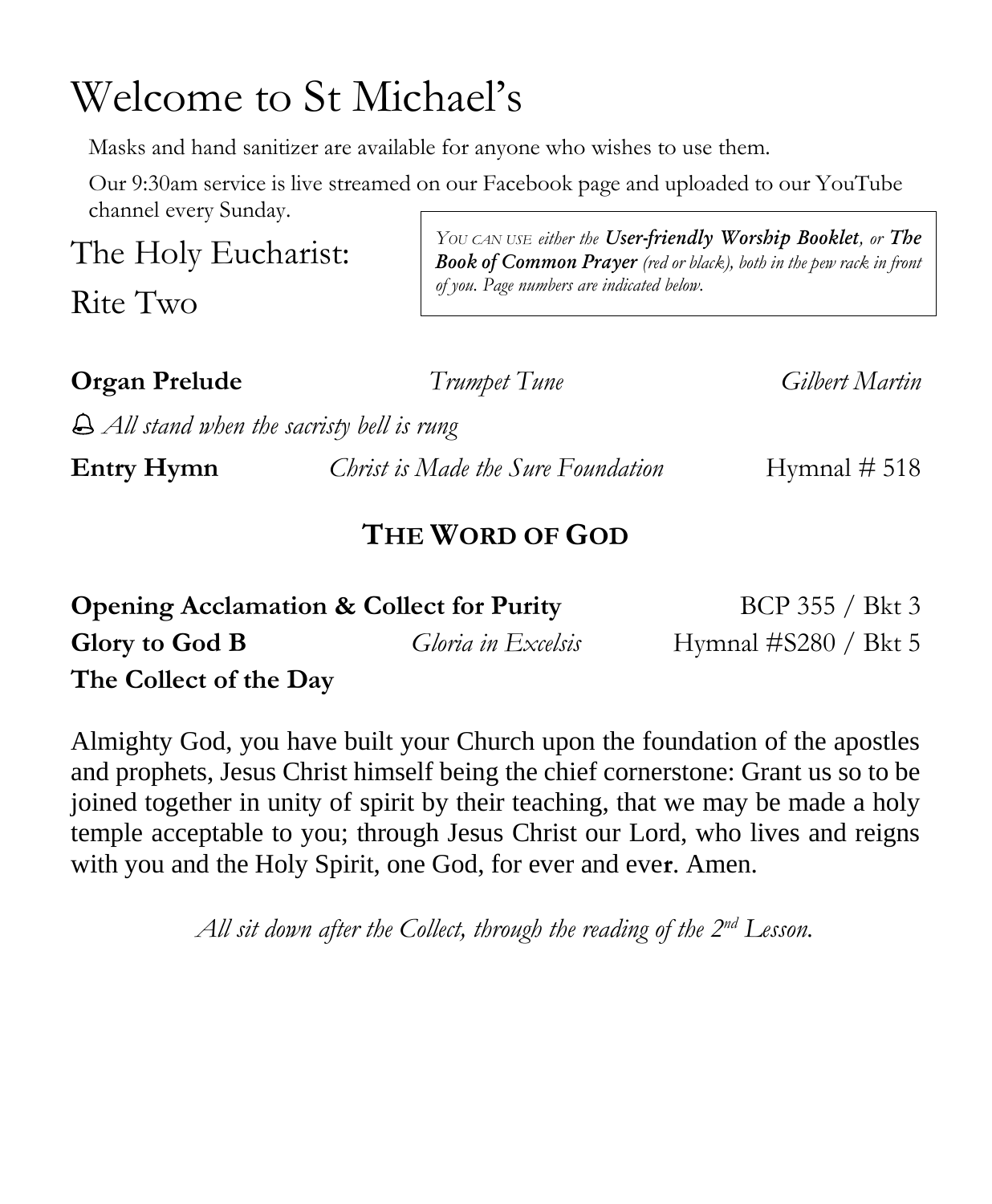The LORD said to Elijah, "Go, return on your way to the wilderness of Damascus; when you arrive, you shall anoint Hazael as king over Aram. Also you shall anoint Jehu son of Nimshi as king over Israel; and you shall anoint Elisha son of Shaphat of Abel-meholah as prophet in your place."

So he set out from there, and found Elisha son of Shaphat, who was plowing. There were twelve yoke of oxen ahead of him, and he was with the twelfth. Elijah passed by him and threw his mantle over him. He left the oxen, ran after Elijah, and said, "Let me kiss my father and my mother, and then I will follow you." Then Elijah said to him, "Go back again; for what have I done to you?" He returned from following him, took the yoke of oxen, and slaughtered them; using the equipment from the oxen, he boiled their flesh, and gave it to the people, and they ate. Then he set out and followed Elijah, and became his servant.

The Word of the Lord. *Thanks be to God.*

# **Psalm 16**

- 1 Protect me, O God, for I take refuge in you; \* I have said to the LORD, "You are my Lord, my good above all other."
- 2 All my delight is upon the godly that are in the land, \* upon those who are noble among the people.
- 3 But those who run after other gods \* shall have their troubles multiplied.
- 4 Their libations of blood I will not offer, \* nor take the names of their gods upon my lips.
- 5 O LORD, you are my portion and my cup; \* it is you who uphold my lot.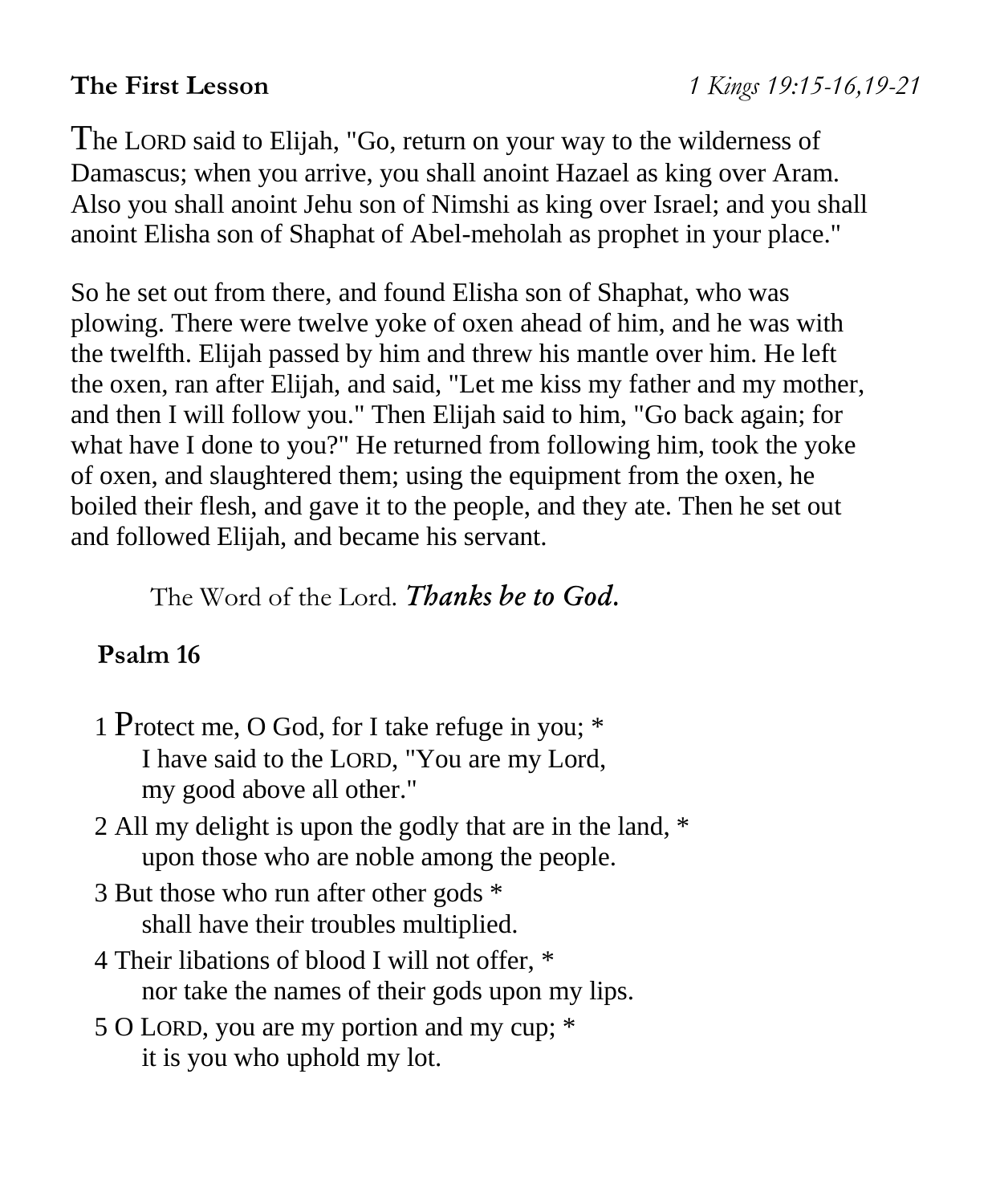- 6 My boundaries enclose a pleasant land; \* indeed, I have a goodly heritage.
- 7 I will bless the LORD who gives me counsel; \* my heart teaches me, night after night.
- 8 I have set the LORD always before me; \* because he is at my right hand I shall not fall.
- 9 My heart, therefore, is glad, and my spirit rejoices; \* my body also shall rest in hope.
- 10 For you will not abandon me to the grave, \* nor let your holy one see the Pit.
- 11 You will show me the path of life; \* in your presence there is fullness of joy, and in your right hand are pleasures for evermore.

#### **The Second Lesson** *Galatians 5: 1, 13-25*

For freedom Christ has set us free. Stand firm, therefore, and do not submit again to a yoke of slavery.

For you were called to freedom, brothers and sisters; only do not use your freedom as an opportunity for self-indulgence, but through love become slaves to one another. For the whole law is summed up in a single commandment, "You shall love your neighbor as yourself." If, however, you bite and devour one another, take care that you are not consumed by one another.

Live by the Spirit, I say, and do not gratify the desires of the flesh. For what the flesh desires is opposed to the Spirit, and what the Spirit desires is opposed to the flesh; for these are opposed to each other, to prevent you from doing what you want. But if you are led by the Spirit, you are not subject to the law. Now the works of the flesh are obvious: fornication, impurity, licentiousness, idolatry, sorcery, enmities, strife, jealousy, anger, quarrels, dissensions, factions, envy, drunkenness, carousing, and things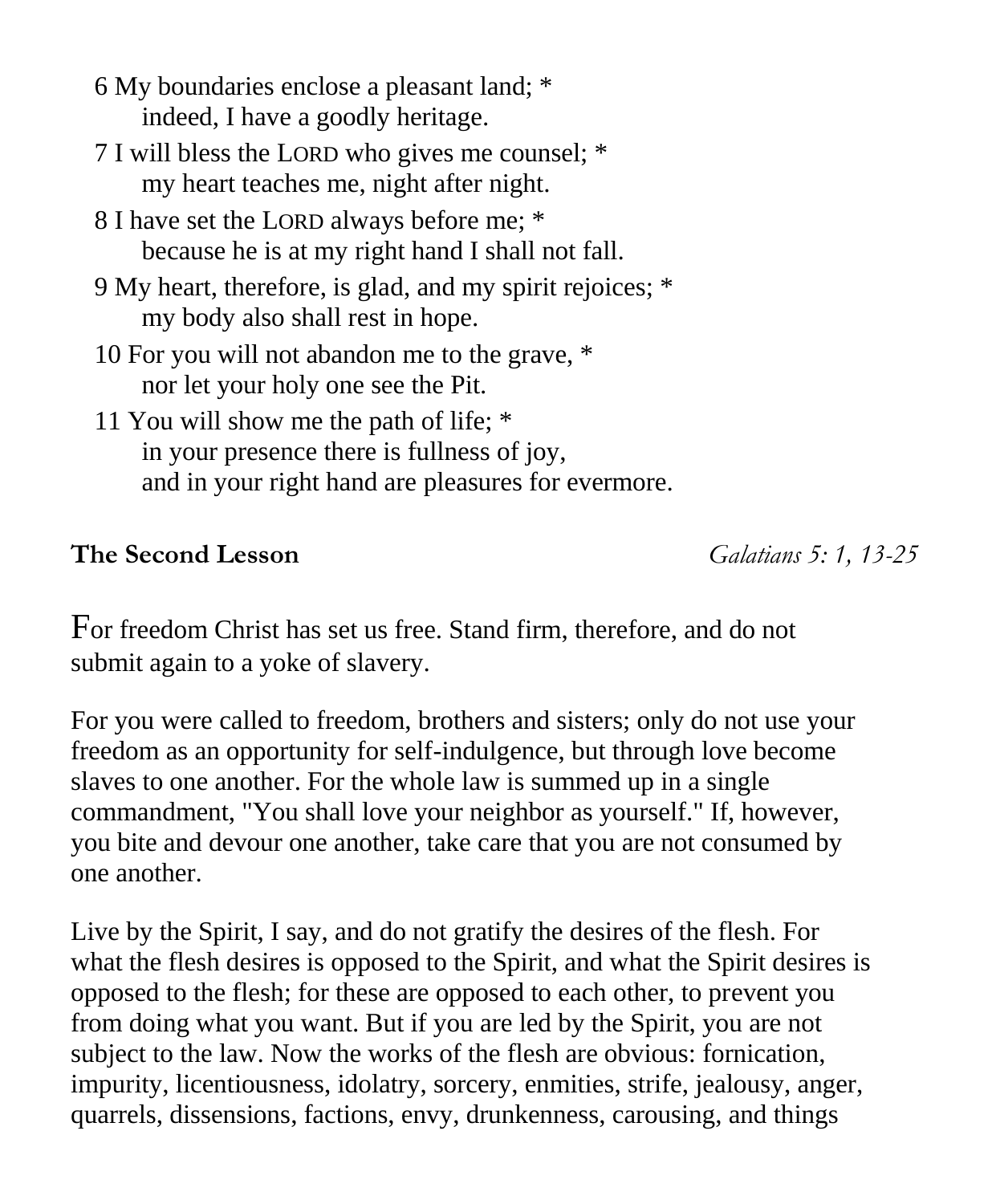like these. I am warning you, as I warned you before: those who do such things will not inherit the kingdom of God.

By contrast, the fruit of the Spirit is love, joy, peace, patience, kindness, generosity, faithfulness, gentleness, and self-control. There is no law against such things. And those who belong to Christ Jesus have crucified the flesh with its passions and desires. If we live by the Spirit, let us also be guided by the Spirit.

#### The Word of the Lord. *Thanks be to God.*

*As the Gospel is announced, you may trace a small cross on your forehead, lips and heart, with the prayer, "Christ be on my mind, on my lips and in my heart."*

**The Holy Gospel** of our Lord Jesus Christ according to St Luke.

 *Glory to you, Lord Christ. 9:51-62*

✠ When the days drew near for Jesus to be taken up, he set his face to go to Jerusalem. And he sent messengers ahead of him. On their way they entered a village of the Samaritans to make ready for him; but they did not receive him, because his face was set toward Jerusalem. When his disciples James and John saw it, they said, "Lord, do you want us to command fire to come down from heaven and consume them?" But he turned and rebuked them. Then they went on to another village.

As they were going along the road, someone said to him, "I will follow you wherever you go." And Jesus said to him, "Foxes have holes, and birds of the air have nests; but the Son of Man has nowhere to lay his head." To another he said, "Follow me." But he said, "Lord, first let me go and bury my father." But Jesus said to him, "Let the dead bury their own dead; but as for you, go and proclaim the kingdom of God." Another said, "I will follow you, Lord; but let me first say farewell to those at my home." Jesus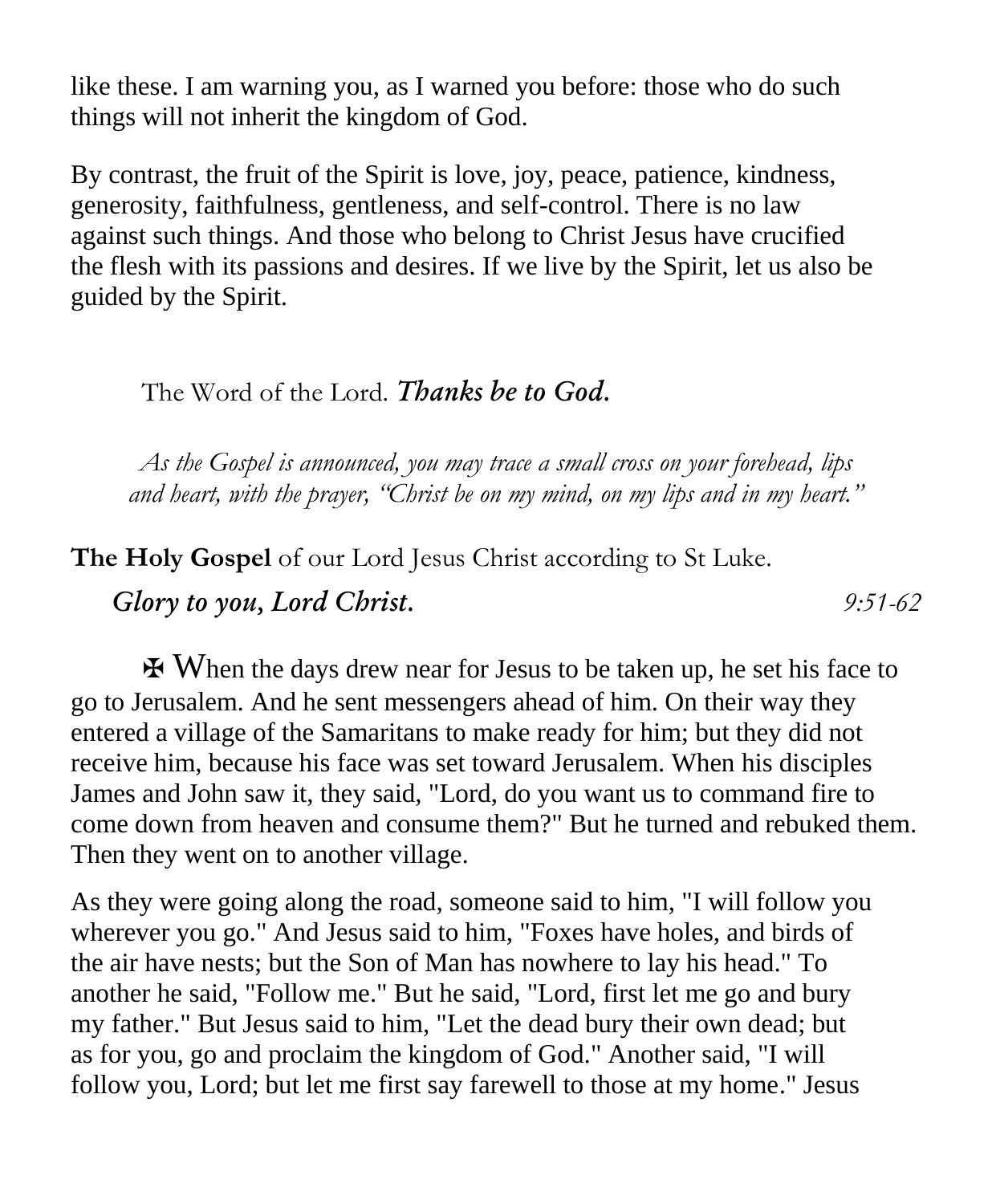said to him, "No one who puts a hand to the plow and looks back is fit for the kingdom of God."

The Gospel of the Lord. *Praise to you, Lord Christ.*

| The Homily / Sermon                              | The Rt. Rev. Brian K. Burgess |
|--------------------------------------------------|-------------------------------|
| <b>The Nicene Creed standing</b>                 | BCP 358 / Bkt7                |
| The Prayers of the People: Form IV               | <b>BCP 388</b>                |
| The Confession of Sin, Absolution, and The Peace | BCP 360 / Bkt 8               |

#### **THE HOLY COMMUNION**

| <b>The Offertory</b> The offerings of the people - bread, wine, and money are presented at the Altar. |                                                    |                       |  |  |
|-------------------------------------------------------------------------------------------------------|----------------------------------------------------|-----------------------|--|--|
| <b>Offertory Hymn</b>                                                                                 | <i>Jesus Calls Us O'er the Tumult (vv.1, 3, 5)</i> | Hymnal $# 550$        |  |  |
| Doxology A                                                                                            |                                                    | Hymnal #380 / Bkt 10  |  |  |
| The Great Thanksgiving: Eucharistic Prayer A                                                          |                                                    | BCP 361 / Bkt 11      |  |  |
| Holy, holy, holy Lord                                                                                 | Sanctus                                            | Hymnal #S130          |  |  |
| The Lord's Prayer                                                                                     |                                                    | BCP 364 / Bkt 15      |  |  |
| The Breaking of the Bread                                                                             |                                                    | BCP 364 / Bkt 15      |  |  |
| Lamb of God B                                                                                         | Agnus Dei                                          | Hymnal #S164 / Bkt 16 |  |  |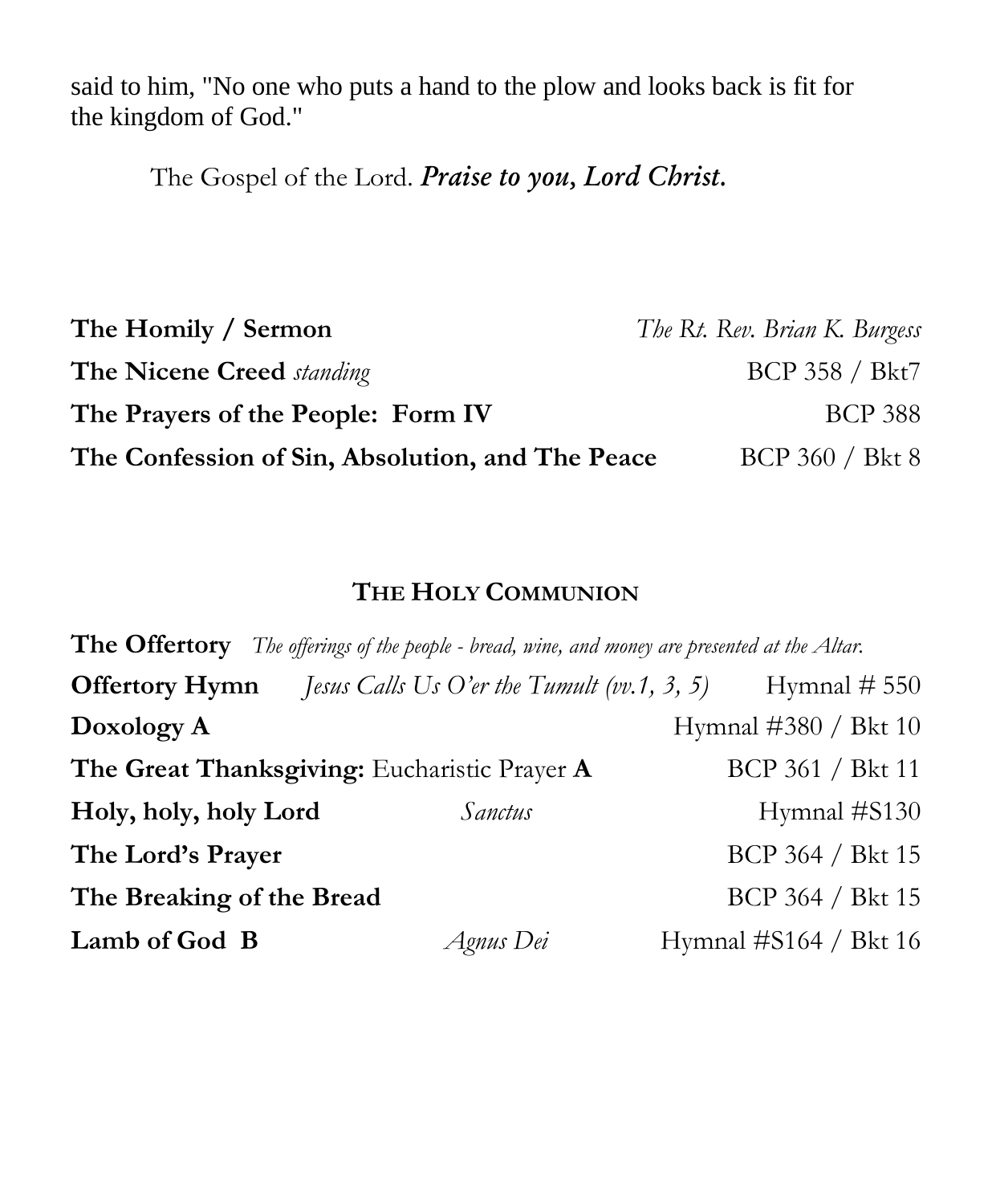#### **Receiving Communion**

All baptized individuals are invited to come to receive communion. You are welcome to kneel or stand. If you would like communion brought to you in the pew, please tell an usher.

**Communion Hymn** *My God, Accept My Love This Day (vv. 1-3)* Hymnal  $\#$  697 **After Communion Post-Communion Prayer: A** BCP 365 / Bkt 18 **The Blessing Announcements Final Hymn** *The Church's One Foundation (vv. 1-3, 5)* Hymnal # 525 **The Dismissal** BCP 366 / Bkt 20 **Organ Postlude** *Fanfare Charles Callahan*

*Please join us downstairs right after the service for fellowship and refreshments.*

**ALTAR FLOWERS** are given today by Co Soule in memory of Iris' mother, Florence Altrogge

**SANCTUARY CANDLE** is given today by Tom and Judie Payne in memory of Jack Moelmann

**BIRTHDAYS:** Angela Williams 7/2

## LEADING US IN WORSHIP

*Celebrant and Preacher* – The Rt. Rev. Brian K. Burgess *Organist* – Elaine Klaus *Lector* – Ann Wilt *Chalice Bearer and Crucifer* – Bob Butterfield *Altar Guild* – Ann Wilt/Marilee Evans *Ushers* – George and Marilee Evans

*Counters* – Ann Wilt / Roxanne Amos